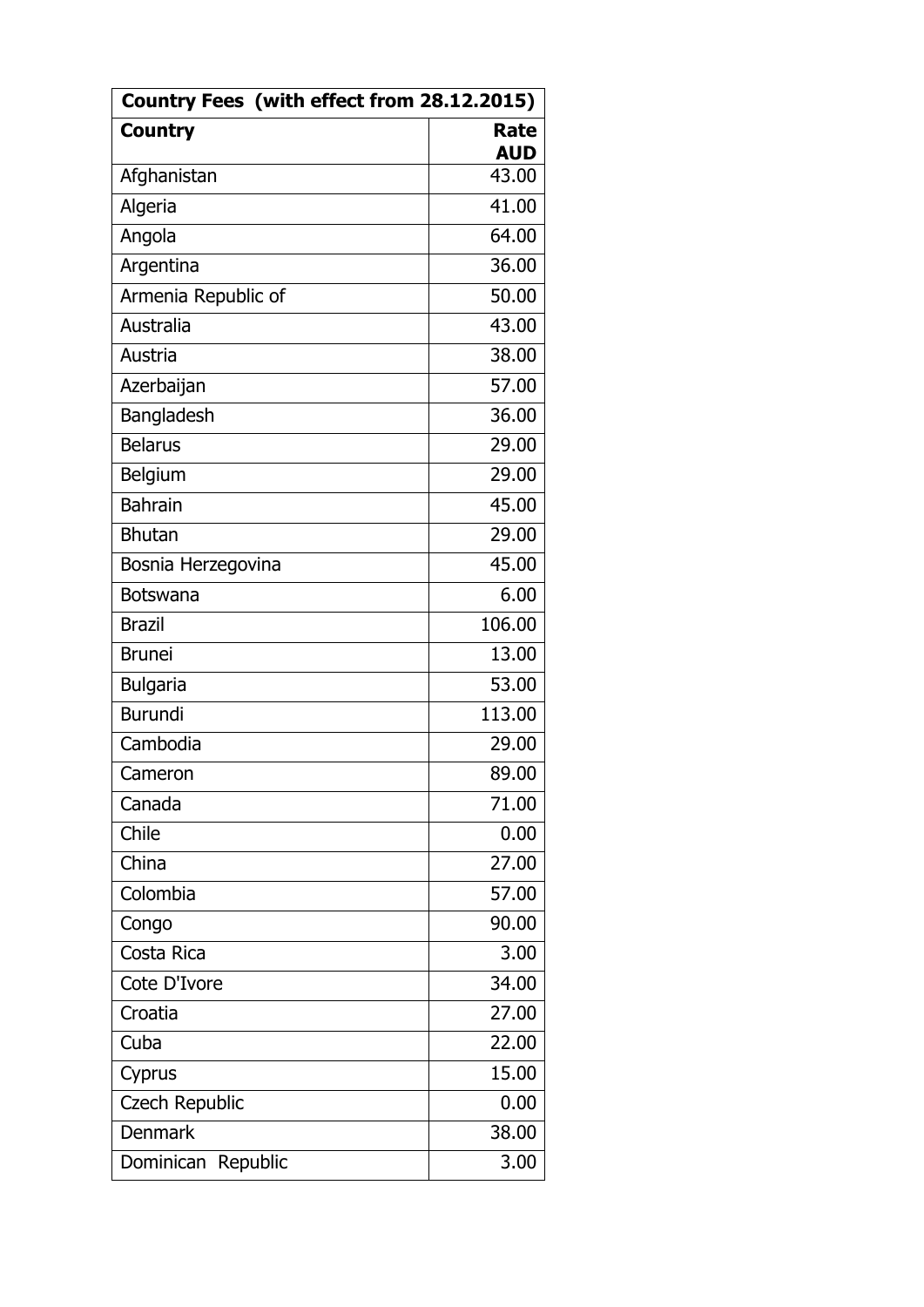| Ecuador                   | 29.00  |
|---------------------------|--------|
| Egypt                     | 38.00  |
| Eritrea                   | 43.00  |
| Estonia Republic of       | 17.00  |
| Ethiopia                  | 60.00  |
| Fiji                      | 45.00  |
| Finland                   | 40.00  |
| France                    | 37.00  |
| Gabonese Republic         | 116.00 |
| Gambia                    | 45.00  |
| Georgia                   | 71.00  |
| Germany                   | 38.00  |
| Ghana                     | 27.00  |
| Greece                    | 38.00  |
| Guinea Republic           | 102.00 |
| Guyana                    | 7.00   |
| Haiti                     | 3.00   |
| <b>Honduras</b>           | 23.00  |
| Hong Kong                 | 27.00  |
| Hungary                   | 57.00  |
| <b>Iceland</b>            | 34.00  |
| India                     | 5.00   |
| <b>Indonesia</b>          | 40.00  |
| Iran                      | 22.00  |
| Iraq                      | 59.00  |
| <b>Ireland</b>            | 23.00  |
| <b>Israel</b>             | 26.00  |
| Italy                     | 50.00  |
| Jamaica                   | 0.00   |
| Japan                     | 36.00  |
| Jordan                    | 20.00  |
| Kenya                     | 71.00  |
| Korea Democratic Republic | 71.00  |
| Korea Republic            | 43.00  |
| <b>Kuwait</b>             | 15.00  |
| Laos                      | 36.00  |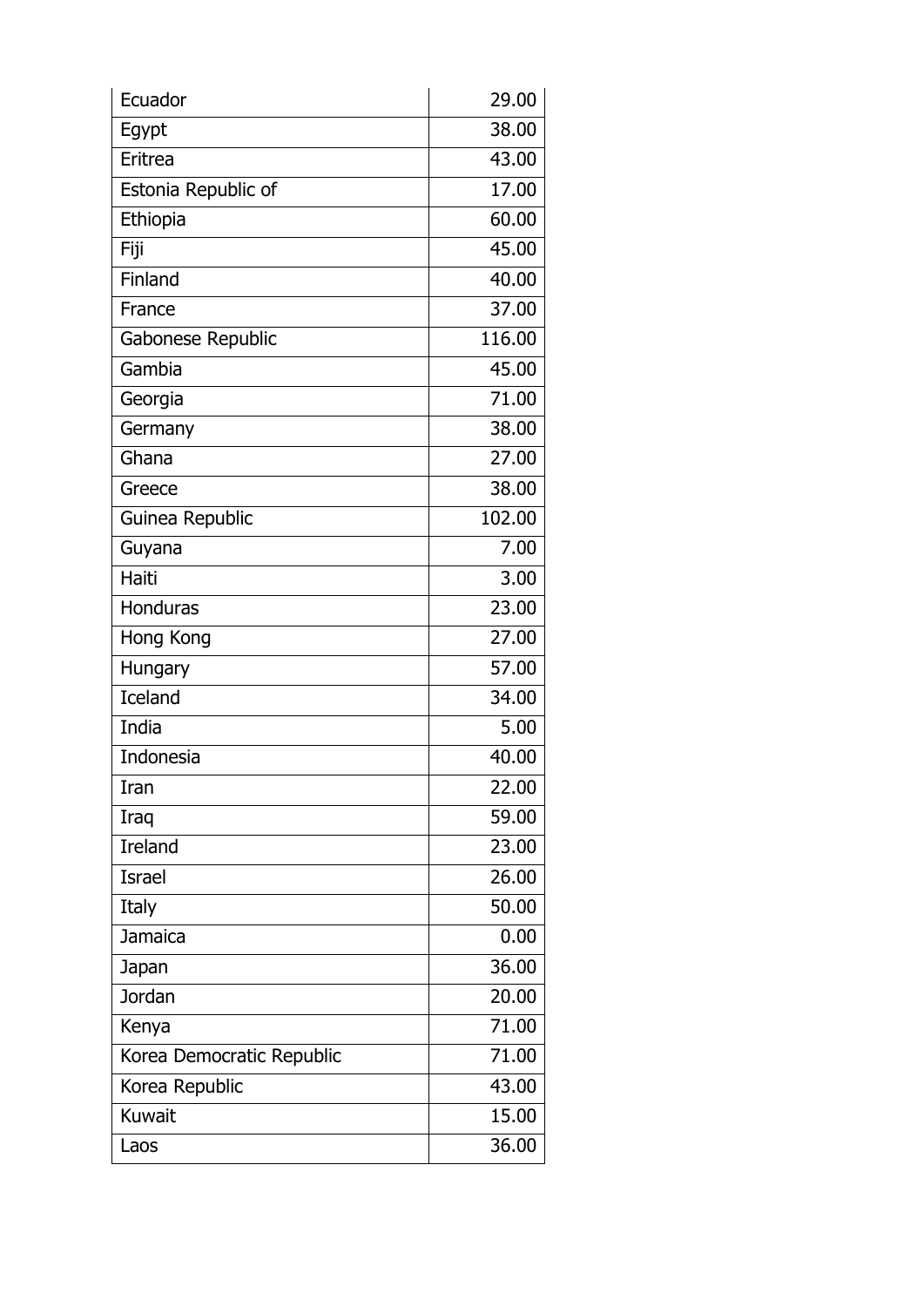| Latvia                    | 15.00  |
|---------------------------|--------|
| Lebanon                   | 47.00  |
| Lesotho                   | 12.00  |
| Libya                     | 50.00  |
| Lithuania                 | 15.00  |
| Luxembourg                | 37.00  |
| Macedonia                 | 78.00  |
| Madagascar                | 90.00  |
| Malaysia                  | 6.00   |
| <b>Maldives</b>           | 55.00  |
| Malta                     | 54.00  |
| Mexico                    | 51.00  |
| Moldova                   | 57.00  |
| Mongolia                  | 36.00  |
| Morocco                   | 23.00  |
| Mozambique                | 7.00   |
| Myanmar                   | 29.00  |
| Namibia                   | 22.00  |
| <b>Nepal</b>              | 43.00  |
| <b>Netherlands</b>        | 69.00  |
| New Zealand               | 49.00  |
| Nicaragua                 | 43.00  |
| Nigeria                   | 6.00   |
| <b>Norway</b>             | 46.00  |
| Oman                      | 26.00  |
| Pakistan                  | 2.00   |
| Palestine                 | 10.00  |
| Panama                    | 3.00   |
| Papua New Guinea          | 25.00  |
| Peru                      | 17.00  |
| Philippines               | 43.00  |
| Poland                    | 68.00  |
| Portugal                  | 37.00  |
| Qatar                     | 144.00 |
| Romania                   | 44.00  |
| <b>Russian Federation</b> | 36.00  |